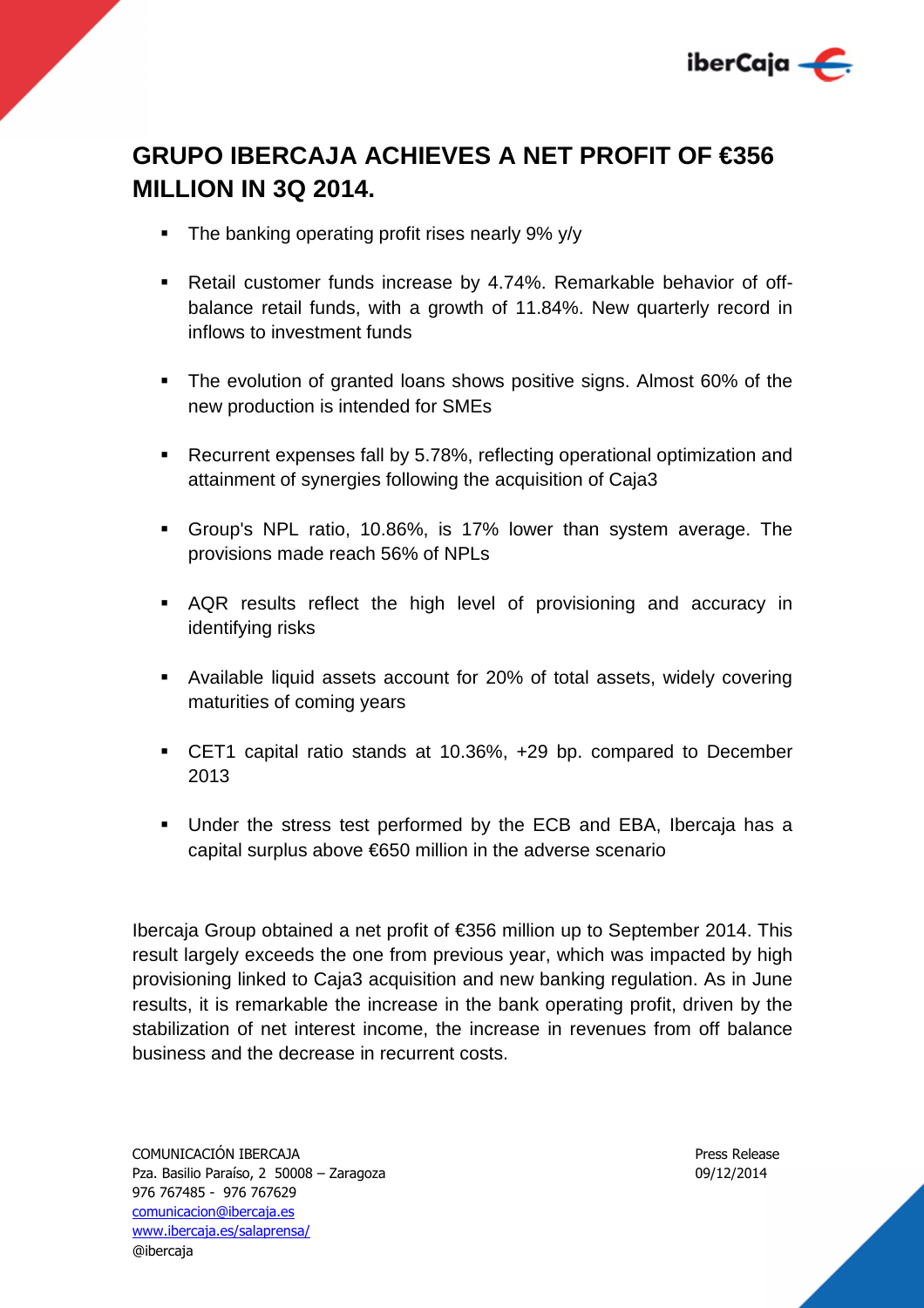

Furthermore, the results achieved by Ibercaja in the stress tests performed by the European Central Bank show the quality of the loan portfolio, as well as the strong capital position and ability to generate income, which is a secure guarantee when facing very negative scenarios as the ones envisioned in the stress test. With these solid fundamentals, the Bank has entered a new phase, after completing the legal and technological integration of Caja3 and the transformation of Caja de Ahorros y Monte de Piedad de Zaragoza, Aragon and Rioja, Ibercaja Banco's main shareholder, into the Banking Foundation Ibercaja.

# **Growing business**

Commercial activity has focused on attracting customers and improving their relation with the Bank, with particular emphasis on enhancing the activity with companies, mainly SMEs, and individuals, especially those belonging to the personal banking segment, strategic objective of the Bank .

The result of this activity is the growth of the resources of the retail network, which amount to €48,116 million, 4.74% higher than a year ago, increasing Ibercaja's market share in 5 bp. In-balance retail funds increased by 1.39%, while off-balance funds (investment funds, pension plans and life insurance) increased by 11.84%. Low interest rates and the pursuit of higher returns have led to a new record of contributions to off-balance business. In this sense, assets under management in mutual funds have increased 23.56% y/y. It is also noteworthy the good performance of pension plans, with a variation of 9.84% since September 2013.

The loan portfolio amounted to  $\epsilon$ 36,625 million. The contraction, 6.27% y/y, is explained by the private sector deleveraging and the reduction in the exposure to RED. Still, the decline in lending has been below the system, so the Bank has improved its share in the domestic market.

Excluding seasonal slowdown in the third quarter, the pace of granted loans shows positive signs. In the first nine months of the year, total volume granted amounts to €1,987 million. Ibercaja is committed to strengthen relations with SMEs and self-employed. In this sense, almost 60% of new production has been intended for the financing of small and medium non-real estate companies.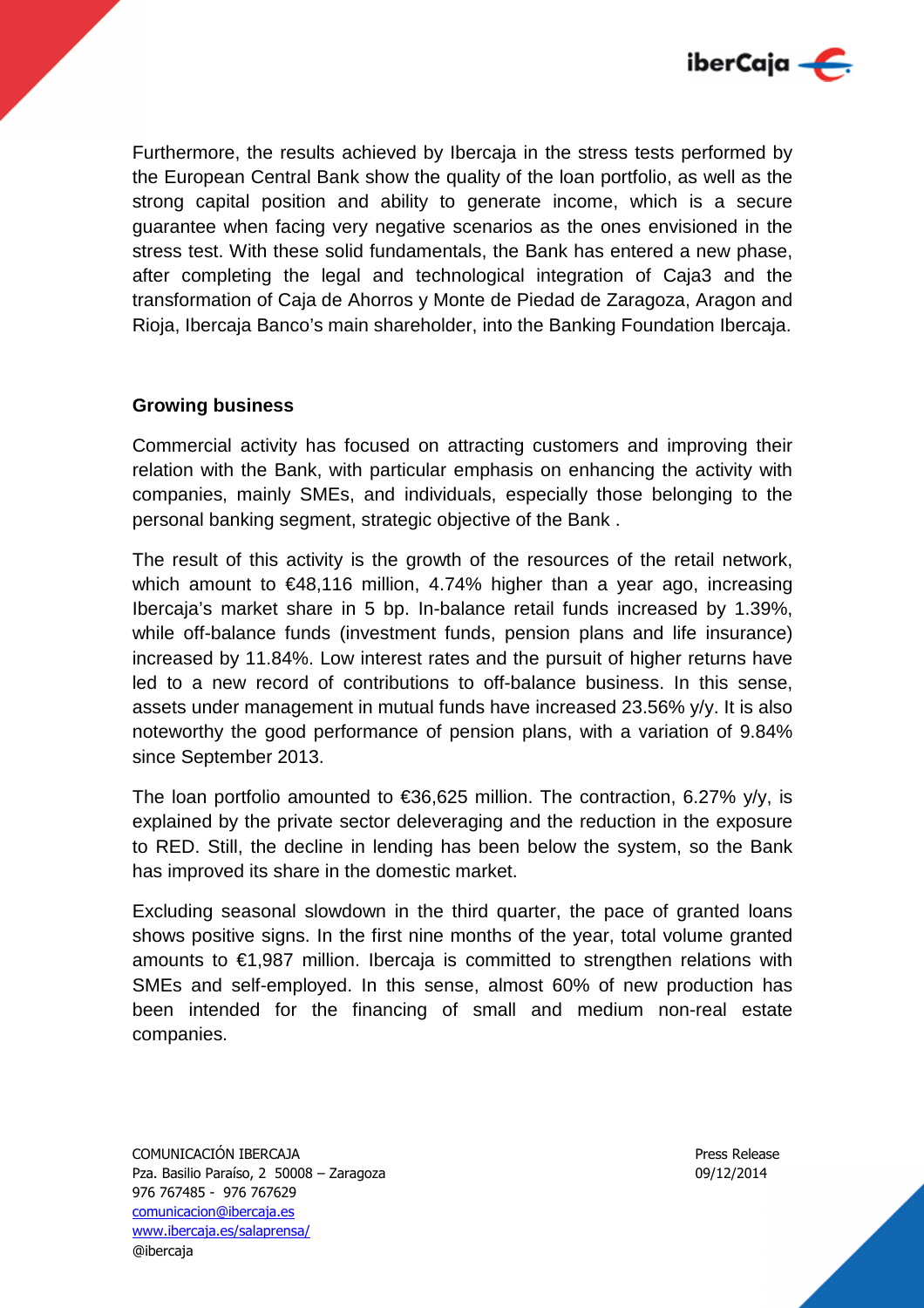

## **Recurrent revenue and cost control**

The results achieved by the Group are supported by the good performance of recurrent revenues and cost control.

Net interest income was €533 million. It decreased by 3.74% y/y, as a result of the contraction of the loan portfolio and the effect of extremely low interest rates, partially mitigated by improved funding costs. However, on a single quarterly analysis, in 3Q2014 a margin recovery is visible, with an increase of 3.36% and 5.47% over the 3Q2013 and 2Q2014, respectively.

Net commissions amount to €231 million, €13 million more than in September 2013. This good performance is explained by brokerage products, whose contribution increased by 16.19% due to more assets under management in mutual funds and pension plans.

Operating expenses fell by 3.20%, due to optimized costs and captured synergies within Caja3 integration. The decline is even greater, 5.78% if costs linked to the Redundancy Plan are not included (up to 375 employees, with a cost of €32.5 million). The reduction of recurrent costs will continue in coming months, due to synergies following the integration of Caja3, headcount reduction and branch network rationalization.

Banking operating profit, which includes income from the traditional activity and recurrent costs, amounts to €272 million, 8.85% higher than previous year.

The active management of the fixed income portfolio has allowed Ibercaja to take advantage of market evolution, obtaining a net trading income of €436 million.

Provisions, €157 million, are lower than previous year, when very high extraordinary charges arose from the acquisition of Caja3 and the new regulation related to refinanced loans.

Profit before taxes amounts to €498 million. After taxes and minorities, net profit is €356 million.

### **Good evolution of asset quality**

NPL ratio for the Group, 10.86%, is 17% lower than system average. The entire increase in the default rate in the year is due to the decline in credit as NPL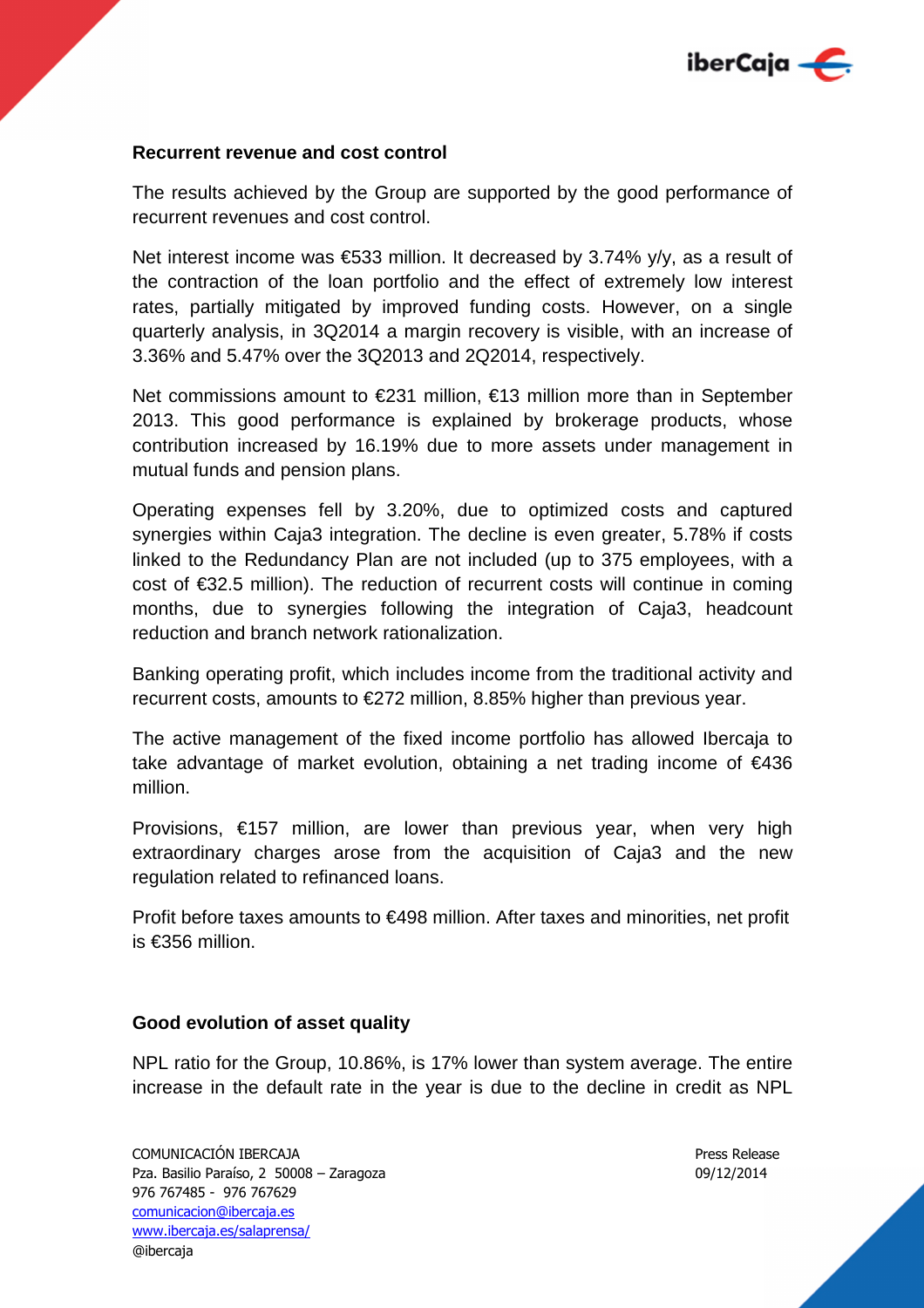

decrease since December. Regardless of the real estate business, NPL ratio is 6.28%.

NPL coverage reaches almost 56%. This solid level is the result of efforts made in provisioning in recent years.

Under the "Comprehensive Assessment", the asset quality review conducted by the European Central Bank has highlighted the quality of the loan portfolio in Ibercaja, the high level of provisions reached to cover riskier assets and the rigorous criteria of asset classification and risk identification. Following the exercise, the additional requirement of provisions is irrelevant:  $\epsilon$ 7 million, or 0.05% of the total amount of selected portfolios. This leads to an adjustment of the initial capital ratio of only 2 bp, compared to the Spanish average of 14 bp.

The sale of own and third party properties has considerably accelerated over the year. At the end of September, the number of units sold increased by more than 40% over the same quarter of 2013.

# **Ample liquidity position and capital strength**

The Group maintains a comfortable liquidity position and has reduced reliance on wholesale funding. Available liquid assets amount to €12,591 million, representing around 20% of total assets. Additionally, the ability to issue covered bonds is €6,318 million.

At the end of September, the Common Equity Tier I ratio rises to 10.36%, with an increase of 29 bp in the year.

In the stress test conducted by the ECB and the EBA, Ibercaja obtained in the two scenarios a capital ratio exceeding in more than two percentage points the minimum requirements, equivalent to more than €600 million. In the adverse scenario, reflecting a negative macroeconomic environment and a tightening in market conditions, the Group would have a CET 1 of 7.88%, 40% more than the minimum threshold.